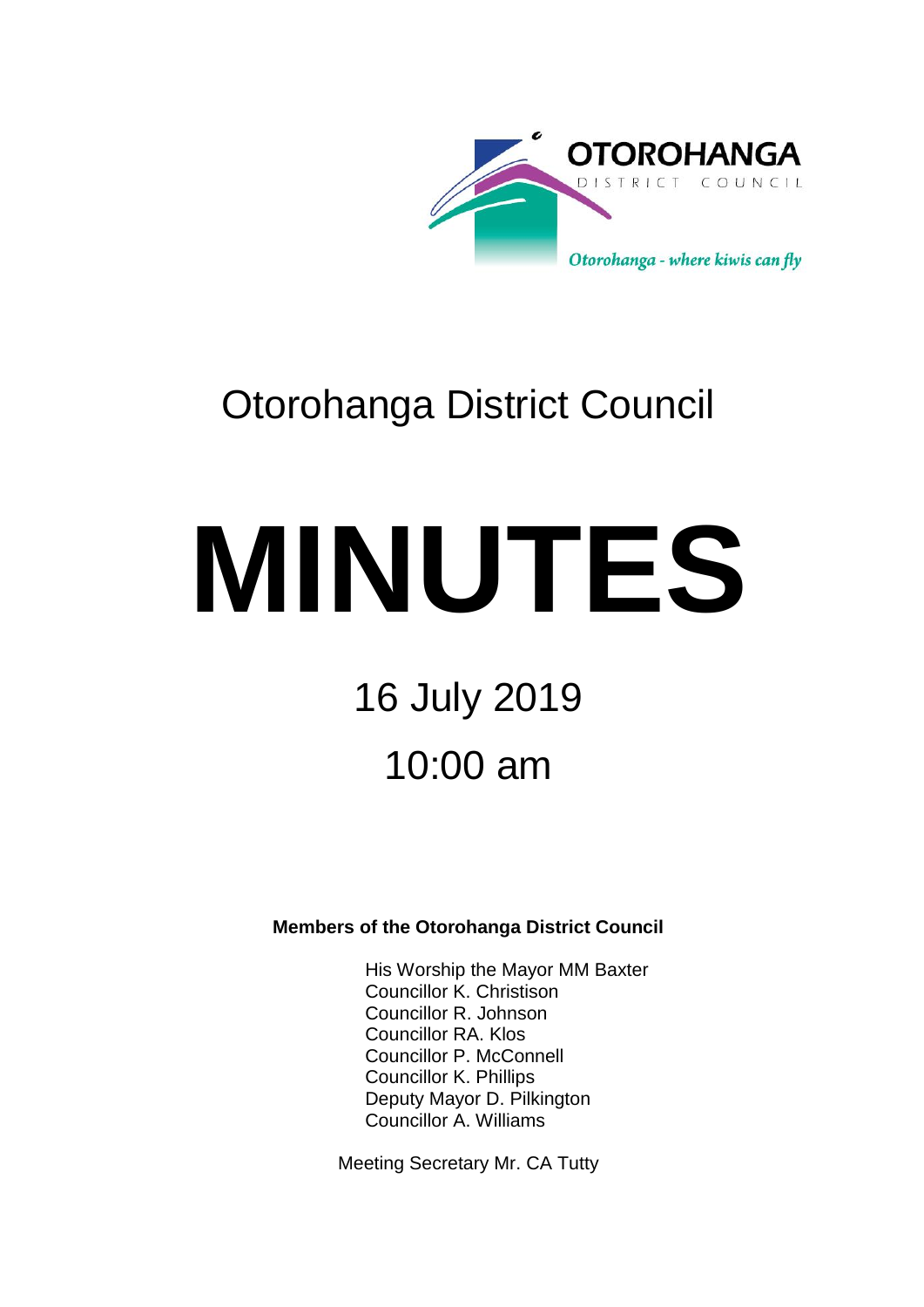### **OTOROHANGA DISTRICT COUNCIL**

#### **16 JULY 2019**

Minutes of an ordinary Meeting of the Otorohanga District Council held in the Council Chambers, 17 Maniapoto Street, Otorohanga on Tuesday 16 July 2019 commencing at 10am.

## **MINUTES**

#### **ORDER OF BUSINESS:**

| ITEM                                                                        | <b>PAGE</b> |
|-----------------------------------------------------------------------------|-------------|
| <b>PRESENT</b>                                                              | 1           |
| <b>IN ATTENDANCE</b>                                                        | 1           |
| <b>APOLOGIES</b>                                                            | 1           |
| <b>OPENING PRAYER</b>                                                       | 1           |
| PUBLIC FORUM (UP TO 30 MINUTES)                                             | 1           |
|                                                                             | 1           |
| <b>DECLARATION OF CONFLICTS OF INTEREST</b>                                 | 1           |
| <b>CONFIRMATION OF MINUTES - OTOROHANGA DISTRICT COUNCIL - 18 JUNE 2019</b> | 1           |
| <b>CONFIRMATION OF MINUTES - OTOROHANGA COMMUNITY BOARD - 5 JUNE 2019</b>   | 1<br>1      |
| RECEIPT OF MINUTES - OTOROHANGA COMMUNITY BOARD - 3 JULY 2019               |             |

#### **REPORTS**

| <b>ITEM 379</b>          | <b>HIS WORSHIP THE MAYOR - VERBAL REPORT</b>                                                              | $\mathbf{2}$ |
|--------------------------|-----------------------------------------------------------------------------------------------------------|--------------|
| <b>ITEM 380</b>          | CHIEF EXECUTIVE REPORT - 18 JUNE 2019 - 15 JULY 2019                                                      | $\mathbf{2}$ |
| <b>ITEM 381</b>          | OTOROHANGA DISTRICT ROAD NAMING POLICY                                                                    | $\mathbf{2}$ |
| <b>ITEM 382</b>          | APPLICATION FOR TEMPORARY ROAD CLOSURE - TARGA NEW ZEALAND - TARGA RALLY<br><b>NEW ZEALAND 2019</b>       | 3            |
| <b>ITEM 383</b>          | TE WAKA, WAIKATO REGIONAL ECONOMIC DEVELOPMENT AGENCY - ANNUAL REPORT                                     | 4            |
| <b>ITEM 384</b>          | APPOINTMENT OF THE INDEPENDENT COMMISSIONER FOR NORTH KING COUNTRY<br><b>DEVELOPMENTS HEARING</b>         | 4            |
| <b>ITEM 385</b>          | <b>ENVIRONMENTAL HEALTH OFFICER/LIQUOR LICENSING INSPECTOR'S REPORT FOR</b><br><b>JANUARY - JUNE 2019</b> | 5            |
| <b>ITEM 386</b>          | <b>MATTERS REFERRED FROM 18 JUNE 2019</b>                                                                 | 5            |
| <b>COUNCILLOR UPDATE</b> |                                                                                                           | 6            |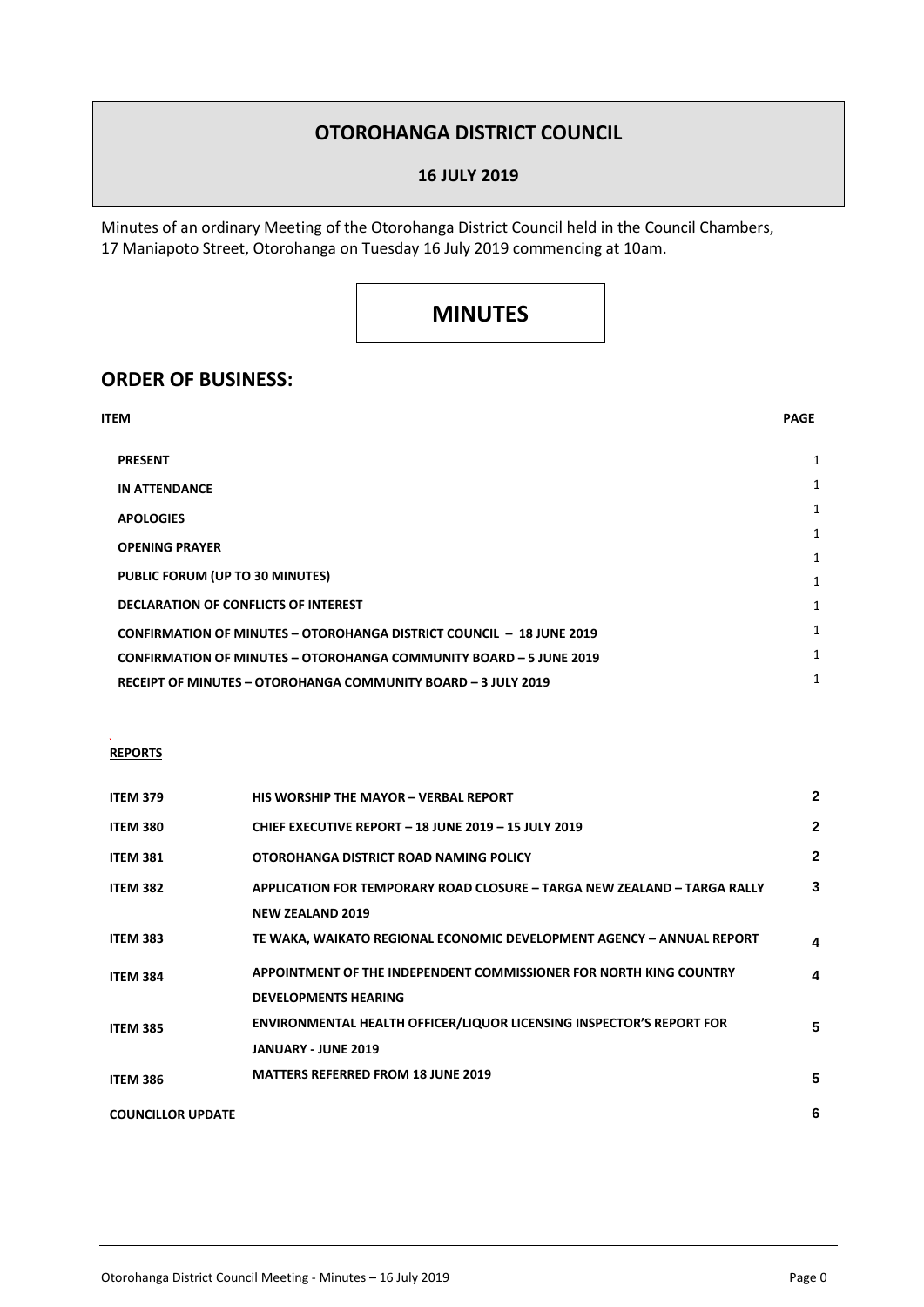#### **PRESENT**

His Worship the Mayor MM Baxter, Cr. D Pilkington (Deputy Mayor), Councillors RA Klos, K Christison, AJ Williams, K Phillips, R Johnson and P McConnell.

#### **IN ATTENDANCE**

Ms. T Winter (Chief Executive) Messrs, R Brady (Engineering Manager), G Bunn (Corporate Services Manager), A Loe (Environmental Services Manager), CA Tutty (Governance Supervisor), Ms. T Ambury (Community and Economic Development Manager) and Ms. N Martinsen (Customer Services Officer).

His Worship declared the meeting open and welcomed those present. He extended a special welcome to members of the press and Customer Services Officer Natasha Martinsen.

#### **OPENING PRAYER**

Councillor Phillips read the Opening Prayer.

#### **PUBLIC FORUM**

No members of the public were present at this meeting.

#### **DECLARATION OF CONFLICTS OF INTEREST**

His Worship asked members whether they had any declarations of conflicts of interest on matters to be discussed at this meeting.

No declarations of conflicts of interest were received.

#### **CONFIRMATION OF MINUTES – OTOROHANGA DISTRICT COUNCIL – 18 JUNE 2019**

**Resolved** that the minutes of the meeting of the Otorohanga District Council held on 18 June 2019, as amended, be approved as a true and correct record of that meeting and the resolutions contained therein be adopted. **Councillor Pilkington / Councillor Phillips**

#### **MATTERS ARISING**

Councillor Pilkington referred to Item 374 Application for Temporary Road Closure – Hamilton Car Club, Rally of Waitomo, in particular the second paragraph and requested this sentence be amended to read – "Councillor Pilkington raised concerns about consultation and queried whether the two mail drops contain information as to how land owners can oppose the rally."

#### **CONFIRMATION OF MINUTES – OTOROHANGA COMMUNITY BOARD – 5 JUNE 2019**

**Resolved** that the minutes of the meeting of the Otorohanga Community Board held on 5 June 2019, as circulated, be received and the recommendations contained therein be adopted. **Councillor McConnell / Councillor Christison**

#### **RECEIPT OF MINUTES – OTOROHANGA COMMUNITY BOARD – 3 JULY 2019**

**Resolved** that the minutes of the meeting of the Otorohanga Community Board held on 3 July 2019, be received. **Councillor Phillips / Councillor McConnell**

#### **MATTERS ARISING**

Councillor Pilkington referred to Item 94 Review of Otorohanga Cemetery Fees and Charges and asked when this resolution would be considered by Council, for adoption.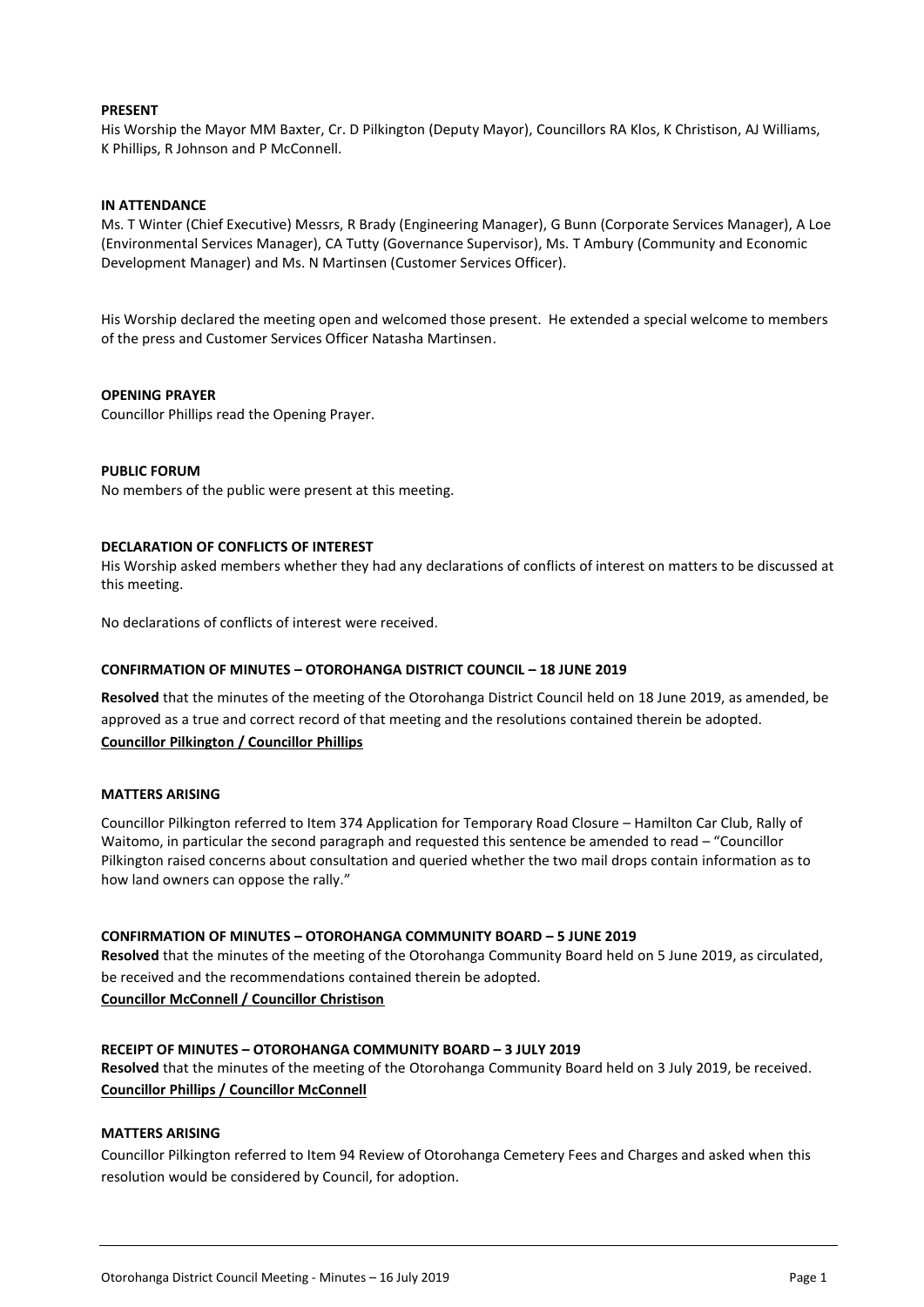The Chief Executive replied that when the Minutes of the meeting are returned to Council for confirmation, this is the time the recommendations are either adopted or declined. She suggested that in the future such items affecting the whole District may be presented to Council in a separate report rather than wait for the confirmation of the Minutes, at a later meeting.

Councillor Pilkington referred to Item 96, Project Kiwiana Memorial Seat and new Display Panel and informed members that such assets are funded from targeted rates from the Otorohanga Community Board via the Otorohanga District Development Board.

#### **ITEM 379 HIS WORSHIP THE MAYOR – VERBAL REPORT**

His Worship presented a verbal report on activities he has carried out since the previous Council Meeting, these being

- a) Sincere thanks to Councillor Pilkington for chairing Council's June meeting during his absence.
- b) Attended the Regional Land Transport meeting on 1 July 2019, main areas of discussion being on the Draft Regional Speed Management Plan and enhanced Drug Impairment Driver Testing.
- c) 5 July 2019 along with the Chief Executive, met with the Waitomo District Council Mayor and Chief Executive and Harvey Brookes to determine ways to accelerate work on the proposed Hotel project.
- d) 6 July 2019 Chaired a Mayors Taskforce for Jobs meeting held in Wellington prior to the LGNZ National Conference, and their AGM held 9 July 2019

**Resolved** that His Worship the Mayor's verbal report be received. **Councillor Pilkington / Councillor McConnell**

#### **ITEM 380 CHIEF EXECUTIVE REPORT – 18 JUNE 2019 – 15 JULY 2019**

The Chief Executive referred members to her report on the key focus areas during the past month. She asked whether members had any questions on the report.

The Chief Executive informed members that a Drug and Alcohol policy has been prepared in draft form, similar to that adopted by other Councils.

The Chief Executive further reported that approximately thirteen people attended a recent Candidates Information evening held in Kawhia. She said the Otorohanga Candidate Information evening is to be held tonight at 7pm.

**Resolved** that the Chief Executive's report be received. **His Worship / Councillor Christison**

#### **ITEM 381 OTOROHANGA DISTRICT ROAD NAMING POLICY**

The Engineering Manager referred members to a report advising that in light of increased development activity within the District, the need for a Road Naming Policy has been identified.

The Engineering Manager referred members to clause 5.8.1 in particular, to the last bullet point and suggested that they may wish to discuss this point further.

During discussion the following points were highlighted.

- a) That the clause as written pertained to private roads only, but the intention was for it to be applicable to both Private and Public Roads.
- b) Need to have some basic guidelines to enable staff to process applications.
- c) Preference to a theme, in particular to a Maori theme.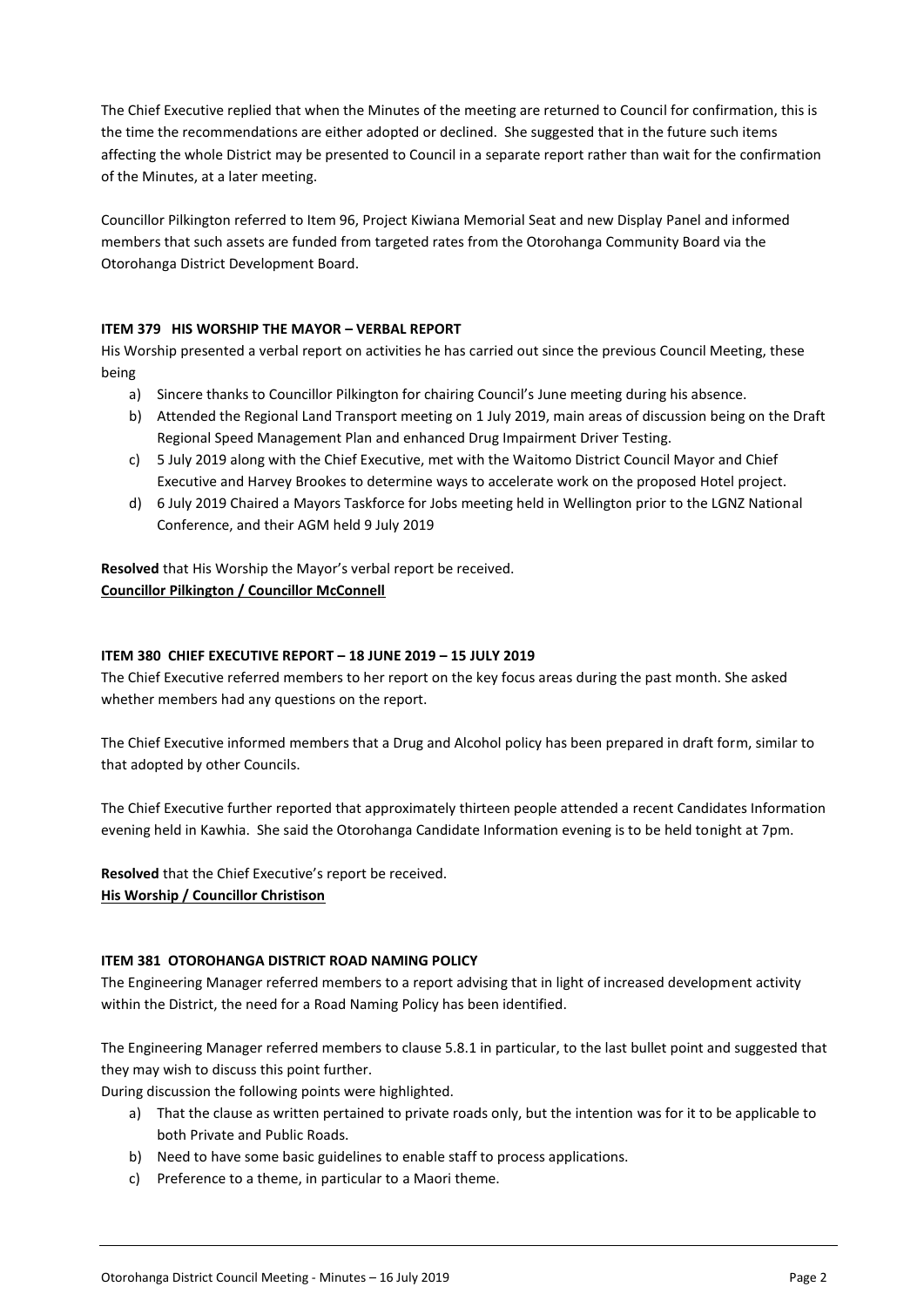d) Introduction of a weighting system.

**Resolved** that the Otorohanga District Road Naming Policy, with the removal of the final bullet point in Clause 5.8.1 be adopted.

#### **Councillor Phillips / Councillor Klos**

#### **ITEM 382 APPLICATION FOR TEMPORARY ROAD CLOSURE – TARGA NEW ZEALAND – TARGA RALLY NEW ZEALAND 2019**

Council's Engineering Representative Mrs. M Fleming attended the meeting and presented a report on an application received from Targa New Zealand for the road closure of various roads within the Otorohanga District, to enable the Club to hold the Targa Rally New Zealand 2019.

During discussion the following matters were highlighted:

- a) Ensure that side roads are included in the consultation with the stage named roads.
- b) That Council is made aware of any supportive or negative feedback the applicant receives.
- c) Introduction of a Bond, not such an issue on sealed roads.
- d) The enforcement of repairs to road furniture rather than the road surface.
- e) To make clear that pre and post inspections are carried out and any repair costs to the road furniture / surface is the responsibility of the applicant.
- f) Workshop to be held in August 2019 to consider the introduction of a Bond and to discuss the current application fee.

**Resolved** that the application for Temporary Road Closure of sections of Ngaroma, Mangatutu, Honikiwi and Harbour Roads

on Tuesday 29 October 2019; be granted with the following conditions imposed:

|                     | Ngaroma Road<br>Mangatutu Road<br>Honikiwi Road | $0830 - 1300$<br>$0940 - 1410$<br>$1130 - 1600$                                                                                         |  |  |
|---------------------|-------------------------------------------------|-----------------------------------------------------------------------------------------------------------------------------------------|--|--|
| Details of Closure: | attached to this report.                        | The following roads will be affected at the stated times and for<br>ease of identification a map and schedule of impacted side roads is |  |  |
| Date:               | Tuesday 29 October 2019                         |                                                                                                                                         |  |  |
| Purpose:            | Targa Rally New Zealand 2019                    |                                                                                                                                         |  |  |

- **Harbour Road 1215 – 1645**
- 1. Emergency services have complete rite of passage during closure.
- 2. Targa New Zealand is to pay an application fee of \$400.00 towards the administration of the road closure to Otorohanga District Council.
- 3. Targa New Zealand is to pay for all advertising costs to the appropriate newspapers. Public notice advertisements are to be published in the Waitomo News.
- 4. Targa New Zealand is responsible for obtaining public liability insurance (and paying the cost thereof) to a minimum value of \$10,000,000. This is required to indemnify Council against any damage to the property or persons as a result of rally activities during the road closure period.
- 5. Targa New Zealand is to comply with the objection provisions contained in the Transport (Vehicular Traffic Road Closure) Regulations 1965.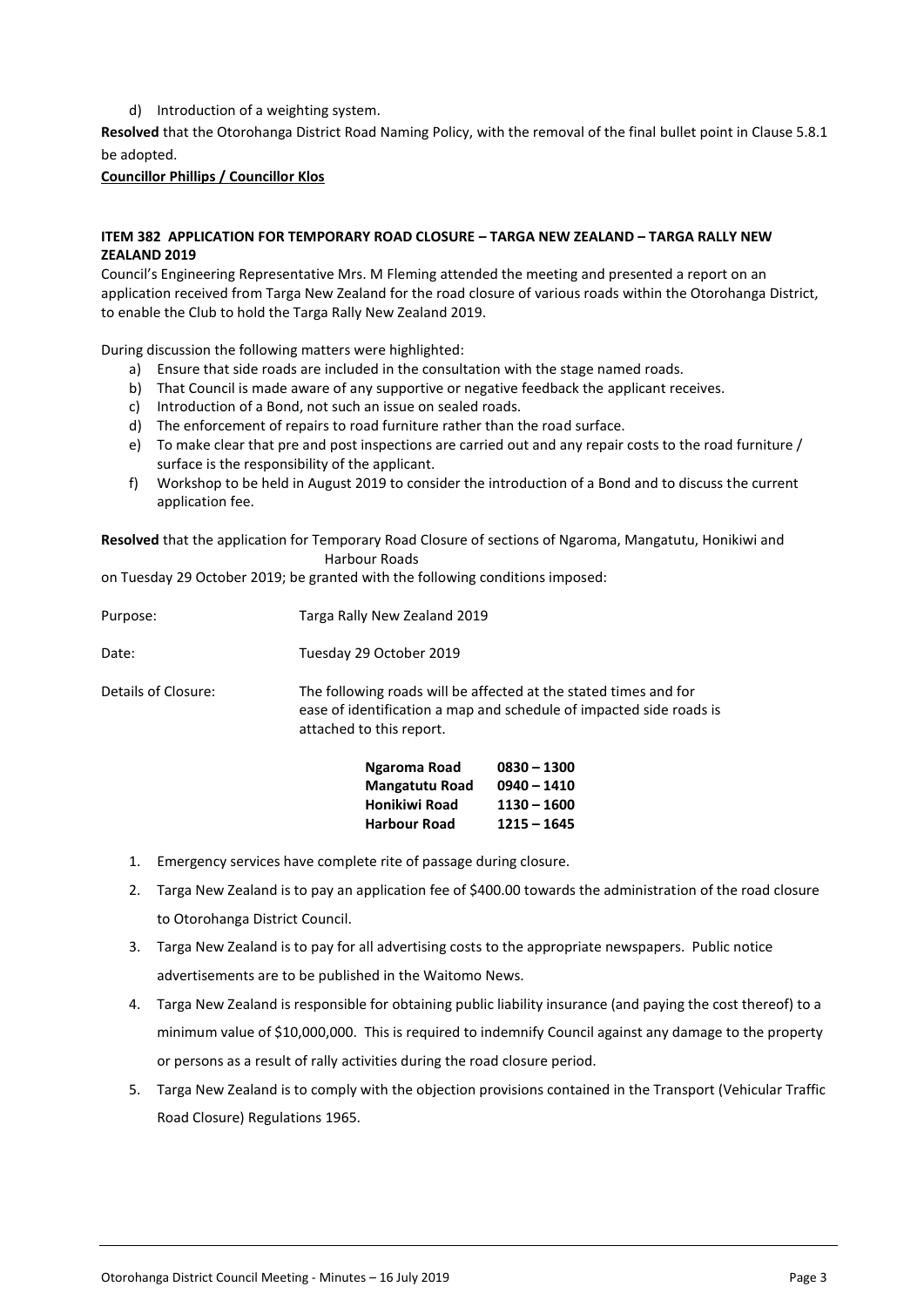- 6. Targa New Zealand is to liaise, and provide evidence of liaison with all operators, businesses and residents that may be affected by the road closures.
- 7. Targa New Zealand is to consult with all residents of all properties on the roads intending to be closed and also the residents on roads connecting with roads intending to be closed, including any, no exit roads. Two notifications via mail drop to residents are to be carried out. All initial notification mail drops to residents are to be approved by Council staff before distribution commences. The subsequent notification is to be completed no later than ten full days before the proposed closures.
- 8. Targa New Zealand is solely responsible for signposting and policing of roads to be closed, to ensure that only vehicles connected with the event have access to the road closure areas. This includes arranging the delivery, erection and staffing of all road closure barriers and the removal thereof after closures. All gates and entranceways are to be taped and to ensure its removal thereafter.
- 9. Targa New Zealand must erect signs advising of the road closures at the start and end of the closed portions of the roads and on each intersecting road two weeks prior to the road closure. All signs are to be removed immediately after the closure. Targa New Zealand representative is to meet with Council Engineering staff regarding the required signs format, size, location and quantity of signs for approval before they are manufactured and erected.

#### **Councillor Klos / Councillor Johnson**

#### **ITEM 383 TE WAKA, WAIKATO REGIONAL ECONOMIC DEVELOPMENT AGENCY – ANNUAL REPORT**

The Community and Economic Development Manager referred members to her report and the attached Annual Report for the Waikato Regional Economic Development Agency – Te Waka for the year ended 30 June 2019. She asked members whether they had any questions on the report.

Councillor Klos referred to the previous Waikato Plan and expressed some concern whether this organisation will be able to deliver what it proposes.

His Worship replied that the process has been frustrating however, the establishment of this group is to undertake regional economic development functions and services for the Waikato Region. He said it will do this in partnership with the regions Territorial Authorities, Regional Tourism Organisations, business leadership groups, Maori and Community members to provide a collaborative approach.

The Chief Executive suggested that the groups Chair and Chief Executive be invited to attend a future meeting of Council.

**Resolved** that the Community and Economic Development Managers report be received.

#### **Councillor Klos / Councillor Johnson**

#### **ITEM 384 APPOINTMENT OF THE INDEPENDENT COMMISSIONER FOR NORTH KING COUNTRY DEVELOPMENTS HEARING**

The Environmental Services Manager referred members to his report advising that the North King Country Developments Limited has lodged resource consent application for a 128 lot residential subdivision to be constructed on the vacant land situated between Thomson Avenue and Harper Avenue. He said the application is tentatively set down to be heard during the last week of September.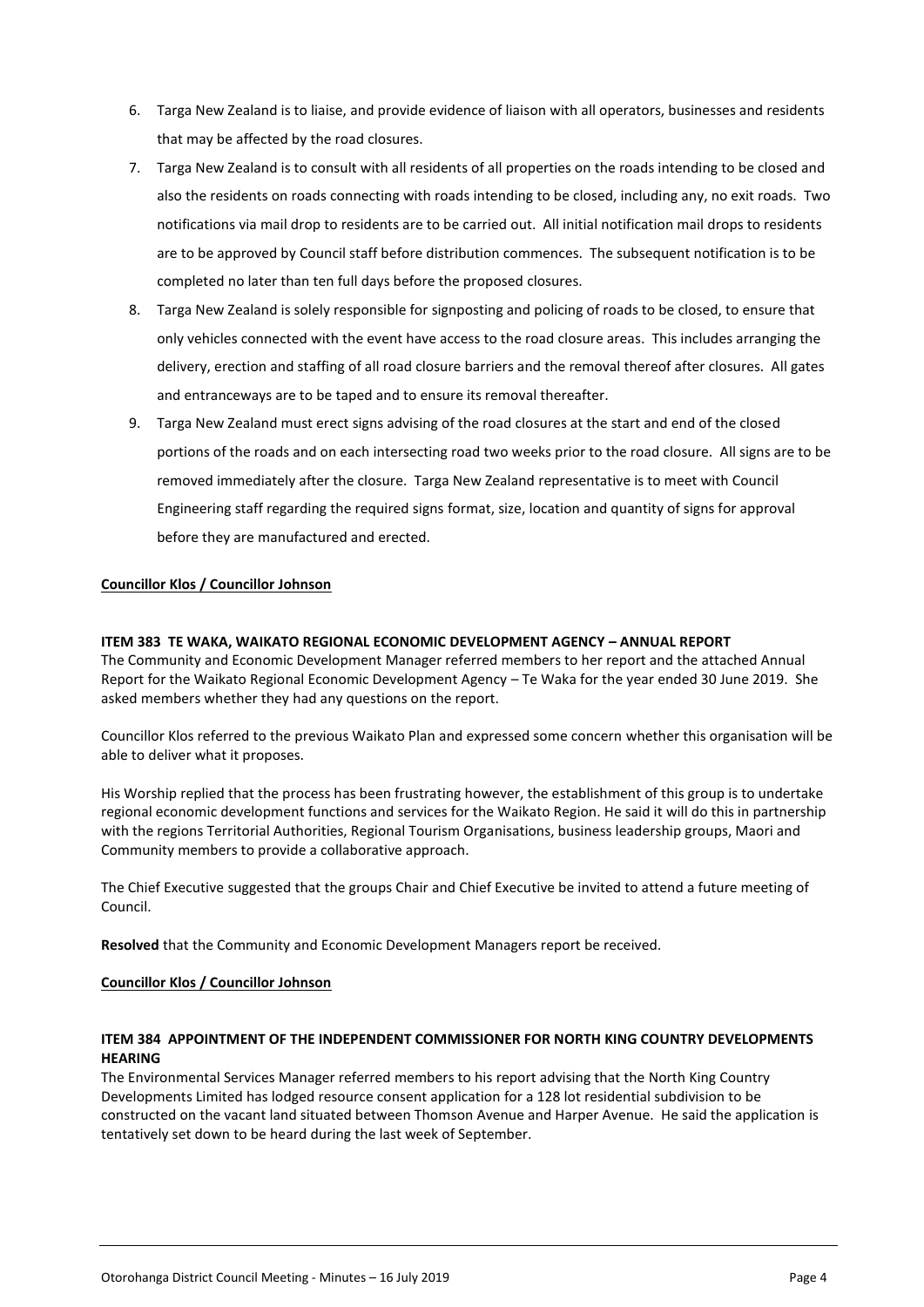**Resolved** that Pursuant to Section 34A of the Resource Management Act 1991 independent commissioner **Alan Withy** be appointed as Hearing Commissioner for the purposes of hearing and making a decision on the resource consent application of North King Country Developments Ltd.

This delegation includes hearing and considering the submissions lodged on the resource consent application and dealing with any procedural issues prior to delivering the decision on the resource consent. **His Worship / Councillor Pilkington**

#### **ITEM 385 ENVIRONMENTAL HEALTH OFFICER / LIQUOR LICENCING INSPECTOR'S REPORT FOR JANUARY – JUNE 2019**

The Environmental Services Manager referred members to the Environmental Health Officers / Licencing Inspectors report for the period January to June 2019.

**Resolved** that the Environmental Health Officer and Licencing Inspector's report for January – June 2019 be received.

**Councillor Johnson / Councillor Pilkington** 

#### **ITEM 386 MATTERS REFERRED FROM 18 JUNE 2019**

Discussion was held on the schedule on Matters Referred dated 18 June 2019.

Following discussion it was agreed that

- A) Item dated 22 January 2019 (Road Naming Policy) be deleted
- B) Item dated 16 April 2019 (Bristle Grass) be deleted
- C) Item dated 16 April 2019 (Stormwater Flowchart) be deleted

#### Bristle Grass

The Environmental Services Manager informed members that the Waikato Regional Plan classifies a plant as a pest depending on the plants environmental risks and risks on production.

He said there is no plan in place around elimination of Bristle Grass, however an advisory group has been established.

It was suggested that feedback be obtained from the Waikato Regional Council and promotion to control Bristle Grass be placed on Social Media.

#### Totara Trees, Kahorekau Road, Arohena

Item dated 16 April 2019 (Kahorekau Road, Arohena) row of Totara Trees. Councillor Klos reported that it has been well documented that the Otorohanga District Council agreed to accept responsibility for this area of land and the trees.

The Engineering Manager advised that he will do further research on the area in order to provide a report to Council in August.

Additional Items:

- DNA testing of sediment levels in rivers an invitation to be extended to Mr. Grant Blackie of the Waikato Regional Council to attend a future meeting.
- Motorhome Friendly Town status a report be prepared on the contribution members of the NZMCA would bring to Otorohanga.
- Regional Economic Development Chair and CEO of Te Waka to be invited to the August meeting